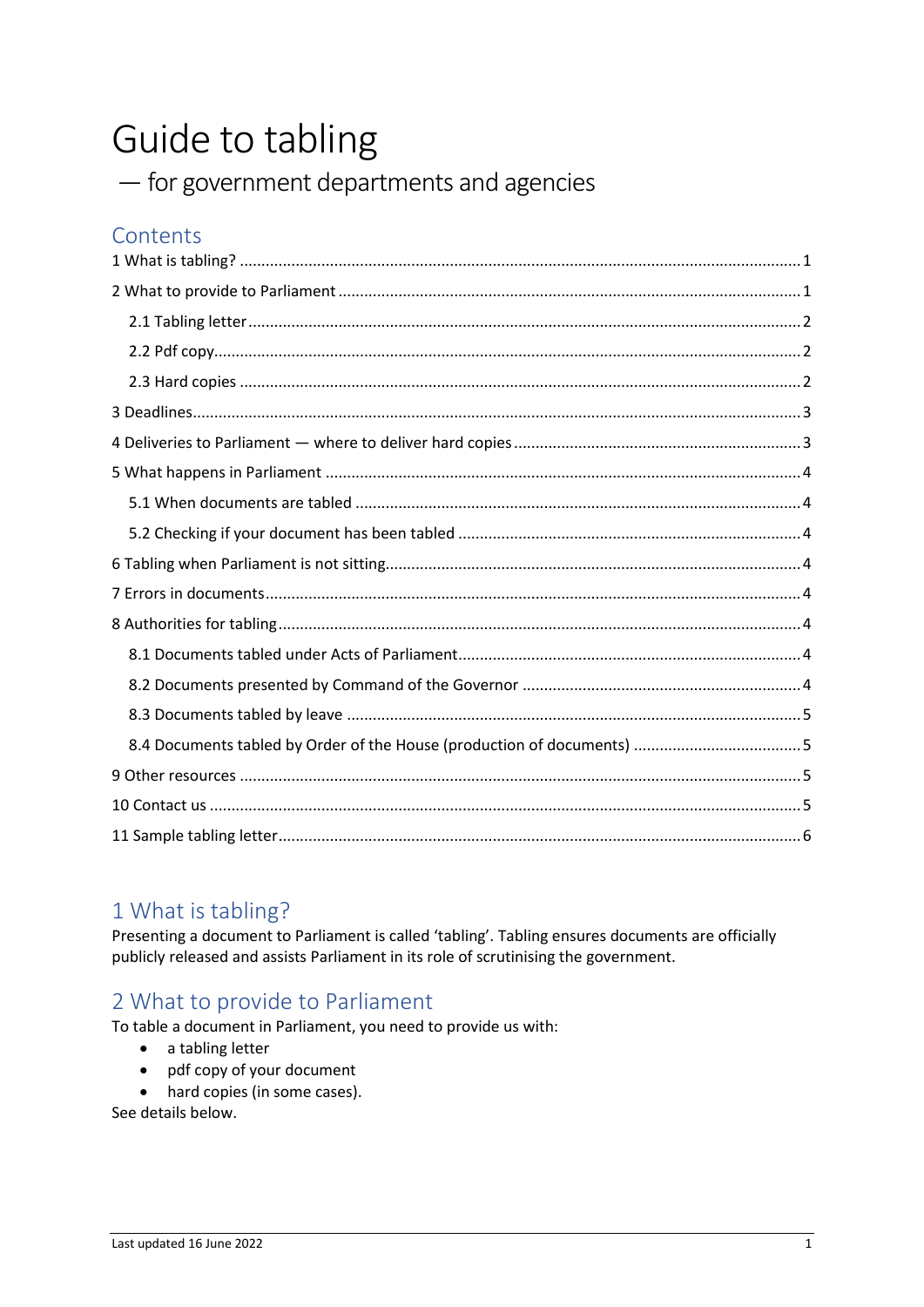## <span id="page-1-0"></span>2.1 Tabling letter

A tabling letter asks Parliament to table your document.

The letter should:

- name the document
- name the Act/section it is being tabled under
- request that the document be tabled
- include the date you want it tabled on if there is no date we will table it on the next sitting day
- be signed by the minister/agency head (as appropriate) or someone who can sign on their behalf.

## Address your letter to the clerks:

| Mr Andrew Young                  | Ms Bridget Noonan                 |
|----------------------------------|-----------------------------------|
| Clerk of the Legislative Council | Clerk of the Legislative Assembly |
| <b>Parliament House</b>          | <b>Parliament House</b>           |
| <b>Spring Street</b>             | <b>Spring Street</b>              |
| East Melbourne Vic 3002          | East Melbourne Vic 3002           |

You can send 1 letter addressed to both clerks jointly.

Email it t[o tabling@parliament.vic.gov.au](mailto:tabling@parliament.vic.gov.au)

#### [See sample below](#page-4-4)

#### <span id="page-1-1"></span>2.2 Pdf copy

You must provide us with your report in pdf.

Email the pdf to [tabling@parliament.vic.gov.au](mailto:tabling@parliament.vic.gov.au)

Maximum size is 20 MB. But please try to make it much smaller so that you can easily email it.

Make sure that:

- the pdf does not include any unwanted tracked changes
- any redacted text is not searchable
- there is no confidential or redacted information in the metadata.

#### <span id="page-1-2"></span>2.3 Hard copies

#### **Temporary COVID-19 arrangements**

If you are unable to comply with these hard copy requirements due to COVID-19 restrictions, contact us to make other arrangements.

You only need to give us hard copies of your document if it is:

- [more than 250 pages,](#page-2-2) or
- [a parliamentary paper on the list below,](#page-2-3) or
- [ordered to be tabled by either House \(production of documents\).](#page-2-4)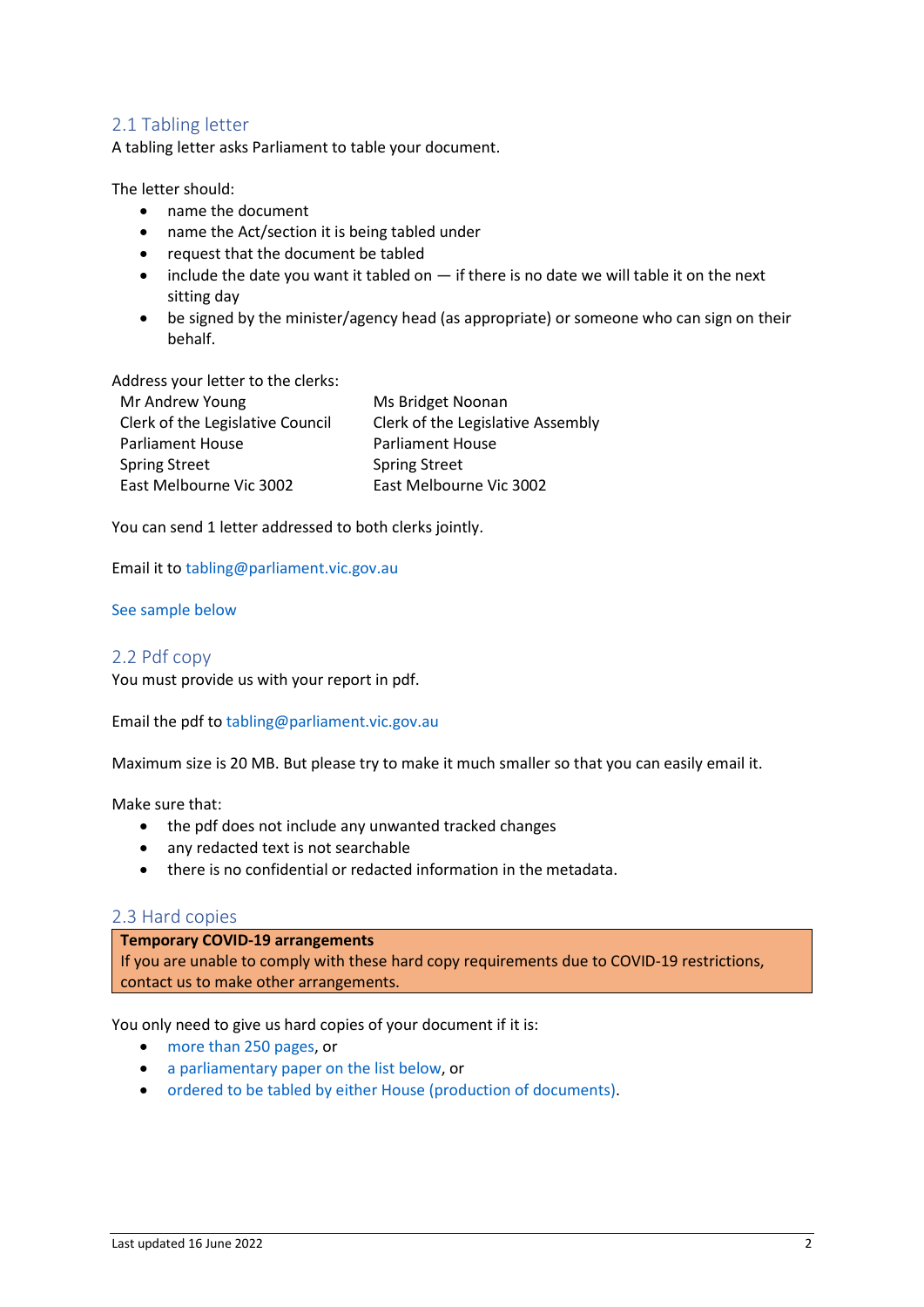## <span id="page-2-2"></span>**Documents with more than 250 pages**<sup>1</sup>

You must provide 2 hard copies.

Deliver to the Assembly Procedure Office.

#### <span id="page-2-3"></span>**Parliamentary papers<sup>2</sup>**

You must provide 25 hard copies — if it is produced by:

- Auditor-General
- a board of inquiry
- IBAC
- Ombudsman
- Parliamentary Budget Officer report of operations
- parliamentary committees
- a royal commission
- Victorian Inspectorate

Deliver to the Assembly Procedure Office.

#### <span id="page-2-4"></span>**Production of documents**

<span id="page-2-0"></span>You must provide one hard copy to the House you are tabling in.

# 3 Deadlines

We must receive your document and tabling letter by the following cut off times:

For Tuesday tabling — by 5.00 pm Monday For Wednesday tabling — by 5.00 pm Tuesday For Thursday tabling — by 5.00 pm Wednesday

# <span id="page-2-1"></span>4 Deliveries to Parliament — where to deliver hard copies

| Documents with more than 250 pages | Assembly Procedure Office                       |
|------------------------------------|-------------------------------------------------|
|                                    | Parliament of Victoria                          |
|                                    | <b>Spring Street</b>                            |
|                                    | East Melbourne 3002                             |
|                                    | ph 9651 8563                                    |
| <b>Parliamentary papers</b>        | Assembly Procedure Office                       |
|                                    | Parliament of Victoria                          |
|                                    | <b>Spring Street</b>                            |
|                                    | East Melbourne 3002                             |
|                                    | ph 9651 8563                                    |
| <b>Production of documents</b>     | Council Table Office OR Assembly Procedure      |
|                                    | Office (deliver to the House you are tabling in |
|                                    | only)                                           |
|                                    | Parliament of Victoria                          |
|                                    | <b>Spring Street</b>                            |
|                                    | East Melbourne 3002                             |

 $1$  Each House is still required to physically table a hard copy and keep it in our archives. We require you to provide hard copies of large documents because we do not have the capacity to quickly print and bind large documents in time for tabling.

 $<sup>2</sup>$  We require hard copies of parliamentary papers produced by these bodies because their close relationship</sup> with Parliament means that members often need a hard copy.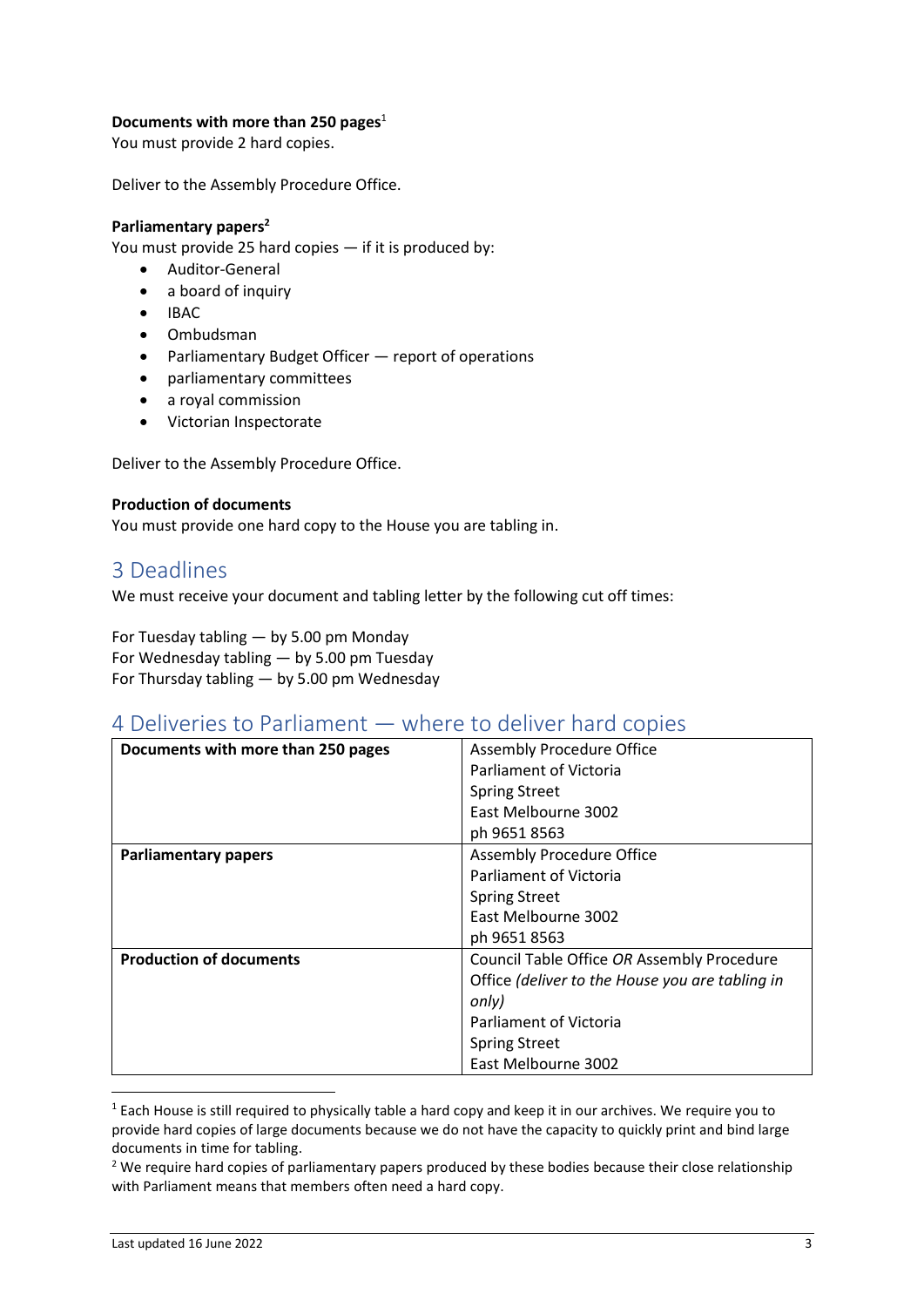| ph 9651 8563 (Assembly) |
|-------------------------|
| ph 9651 8678 (Council)  |

You can deliver in person, via post or use a courier. When you/the courier arrive, you will be required to go through security and have the documents scanned. Have the Assembly Procedure Office/Council Table Office number handy in case of any issues.

<span id="page-3-0"></span>Our DX number is DX 210402 if you wish to use the DX service.

# 5 What happens in Parliament

# <span id="page-3-1"></span>5.1 When documents are tabled

Tabling takes place each sitting day during formal business. Normally, this occurs in both Houses on:

- Tuesday  $-$  after question time
- Wednesday 9.40 am
- Thursday 9.40 am

The Clerk reads out a list to the House of documents tabled.

For documents table[d by leave,](#page-4-0) the minister requesting the report to be tabled (or minister representing) must be present in the Chamber to seek leave to table the report. The Council Table Office/Assembly Procedure Office will prepare a reader for the minister.

# <span id="page-3-2"></span>5.2 Checking if your document has been tabled

<span id="page-3-3"></span>Once documents are tabled, we publish them on th[e tabled documents database.](https://www.parliament.vic.gov.au/tabled-documents-database)

# 6 Tabling when Parliament is not sitting

Most documents can only be tabled on sitting days. You can only table your document on a nonsitting day if your Act specifically allows that. For more information, see the notes on Tabling when [Parliament is not sitting](https://new.parliament.vic.gov.au/globalassets/sections-shared/parliamentary-activity/guides-for-departments/tabling-when-parliament-is-not-sitting.pdf) o[r contact us.](#page-4-3)

# <span id="page-3-4"></span>7 Errors in documents

For information on the process for correcting errors in tabled reports, see the [Errors in Tabled](https://new.parliament.vic.gov.au/globalassets/sections-shared/parliamentary-activity/guides-for-departments/errors-in-tabled-documents.pdf)  [Documents](https://new.parliament.vic.gov.au/globalassets/sections-shared/parliamentary-activity/guides-for-departments/errors-in-tabled-documents.pdf) notes.

# <span id="page-3-5"></span>8 Authorities for tabling

Documents may be tabled:

- Under an Act of Parliament (also called 'pursuant to statute')
- By Command of the Governor
- By leave of either House
- By Order of either House

## <span id="page-3-6"></span>8.1 Documents tabled under Acts of Parliament

Many Acts require ministers, departments and agencies to table documents in Parliament.

# <span id="page-3-7"></span>8.2 Documents presented by Command of the Governor

Some Acts require a document to be provided to the Governor. The Attorney-General, on behalf of the Governor, may then arrange for the report to be tabled in Parliament. The most common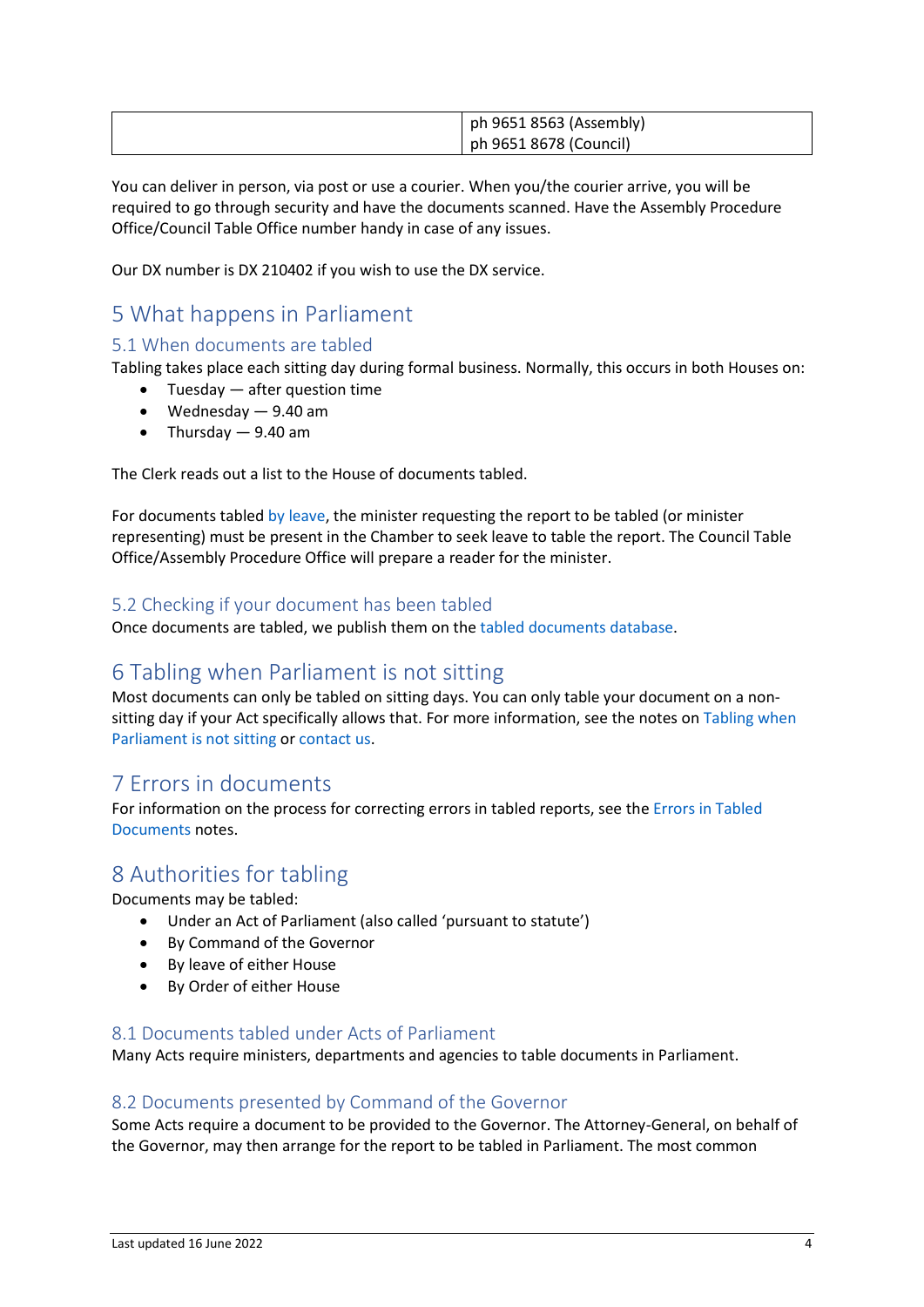documents tabled by Command are the annual reports of the Supreme, County, Magistrates' and Children's courts.

## <span id="page-4-0"></span>8.3 Documents tabled by leave

If a document does not have to be tabled under an Act of Parliament, a member of Parliament may still arrange for it to be tabled. The document can only be tabled if the House gives permission (leave). Any member can seek leave of the House to table a document, however, it is most commonly done by ministers. If no member objects, then the document is tabled.

For more information, see ou[r notes on tabling by leave.](https://new.parliament.vic.gov.au/globalassets/sections-shared/parliamentary-activity/guides-for-departments/tabling-by-leave.pdf)

## <span id="page-4-1"></span>8.4 Documents tabled by Order of the House (production of documents)

Either House, by resolution, $3$  can order that a particular document or other piece of information be presented to it. This is a common procedure in the Council and is called an 'order for the production of documents'. It is rarely used in the Assembly. Once we receive the documents, the Clerk will table the documents and any related correspondence in the House that asked for them.

## <span id="page-4-2"></span>9 Other resources

[Tabling by leave](https://new.parliament.vic.gov.au/globalassets/sections-shared/parliamentary-activity/guides-for-departments/tabling-by-leave.pdf) [Parliamentary papers](https://new.parliament.vic.gov.au/globalassets/sections-shared/parliamentary-activity/guides-for-departments/parliamentary-papers.pdf) [Tabling when Parliament is not sitting](https://new.parliament.vic.gov.au/globalassets/sections-shared/parliamentary-activity/guides-for-departments/tabling-when-parliament-is-not-sitting.pdf) [Errors in tabled reports](https://new.parliament.vic.gov.au/globalassets/sections-shared/parliamentary-activity/guides-for-departments/errors-in-tabled-documents.pdf) [Government responses to parliamentary committee reports](https://new.parliament.vic.gov.au/globalassets/sections-shared/parliamentary-activity/guides-for-departments/government-responses.pdf) [Lodging under the Interpretation of Legislation Act 1994](https://new.parliament.vic.gov.au/globalassets/sections-shared/parliamentary-activity/guides-for-departments/Lodging-under-the-Interpretation-of-Legislation-Act.pdf)

# <span id="page-4-3"></span>10 Contact us

Email us at [tabling@parliament.vic.gov.au](mailto:tabling@parliament.vic.gov.au)

Call us on 9651 8563 — Assembly Procedure Office 9651 8678 — Council Table Office

For more detailed procedural advice or assistance with tabling on a non-sitting day please contact:

<span id="page-4-4"></span>

| Annemarie Burt                       |
|--------------------------------------|
| Manager, Chamber Support             |
| Legislative Council                  |
| Phone: 9651 8673                     |
| annemarie.burt@parliament.vic.gov.au |
|                                      |

 $3$  A motion moved by any member and agreed to by a majority of members in that House. See Council Standing [Orders 11.01](https://www.parliament.vic.gov.au/council/standing-aamp-sessional-orders-rules/standing-orders?amp;view=article&id=697&catid=1)–11.06 and [Assembly Standing Order 171.](https://www.parliament.vic.gov.au/assembly/standing-aamps-sessional-ordersrules/standing-orders/2-legislative-assembly/articles/762-chapter-20-tabling-of-documents#so171)